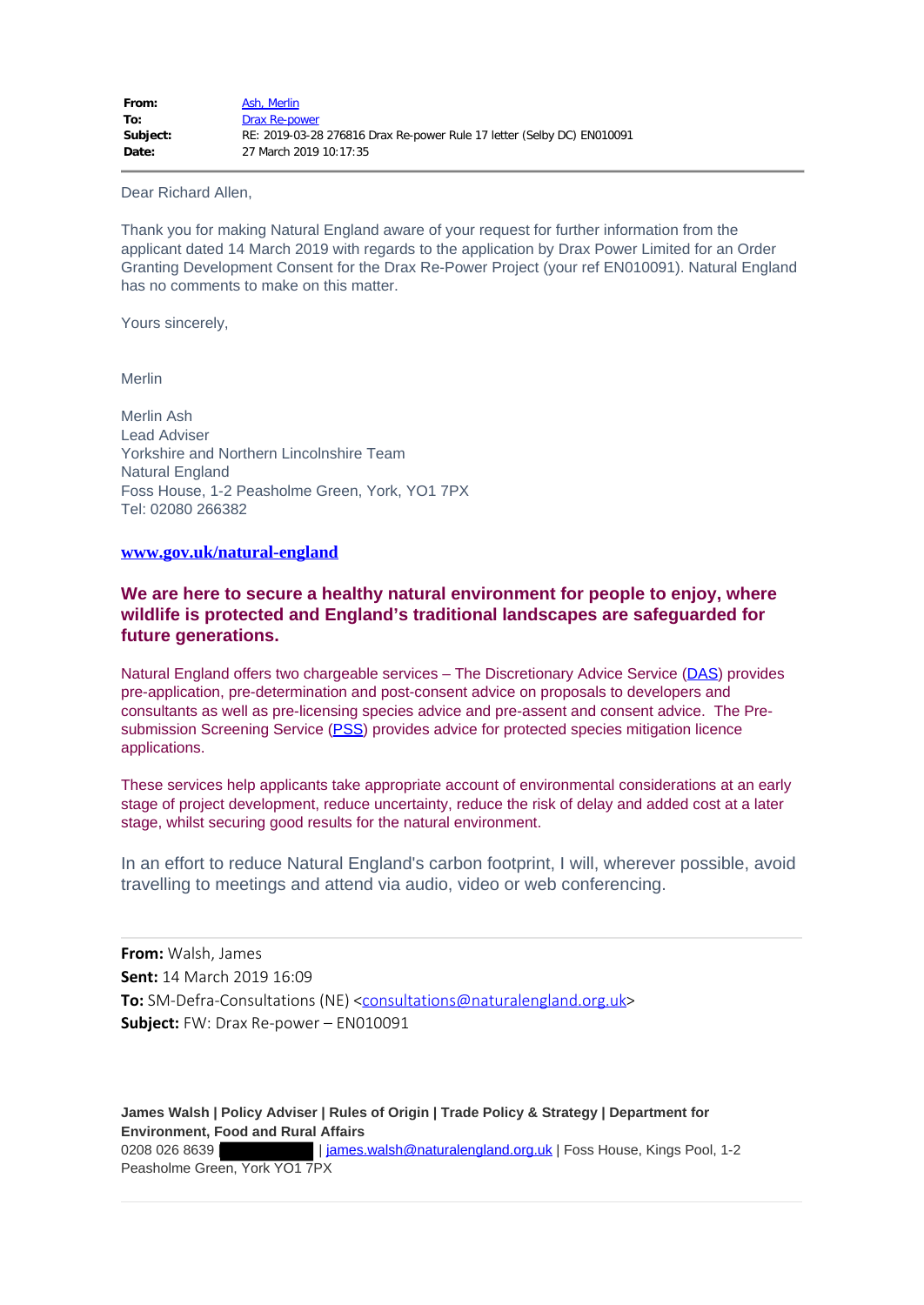**From:** Drax Re-power [\[mailto:DraxRe-power@planninginspectorate.gov.uk](mailto:DraxRe-power@planninginspectorate.gov.uk)] **Sent:** 14 March 2019 15:51 **To:** Walsh, James [<James.Walsh@naturalengland.org.uk](mailto:James.Walsh@naturalengland.org.uk)> **Subject:** Drax Re-power – EN010091

Dear Sir/Madam

## **DRAX RE-POWER (EN010091)**

Your reference: 20011706

Please find below a link to the Rule 17 letter requesting further information from the Applicant and Interested parties by 28 March 2019 (Deadline 9) relating to a Unit X only option. The letter can be found in the Document tab on the Drax Re-power Project page of the National Infrastructure Planning website:

[https://infrastructure.planninginspectorate.gov.uk/wp](https://infrastructure.planninginspectorate.gov.uk/wp-content/ipc/uploads/projects/EN010091/EN010091-001081-Drax%20-%20190314%20-%20Draft%20Rule%2017.pdf)[content/ipc/uploads/projects/EN010091/EN010091-001081-Drax%20-](https://infrastructure.planninginspectorate.gov.uk/wp-content/ipc/uploads/projects/EN010091/EN010091-001081-Drax%20-%20190314%20-%20Draft%20Rule%2017.pdf) [%20190314%20-%20Draft%20Rule%2017.pdf](https://infrastructure.planninginspectorate.gov.uk/wp-content/ipc/uploads/projects/EN010091/EN010091-001081-Drax%20-%20190314%20-%20Draft%20Rule%2017.pdf)

If this link does not open automatically, please cut and paste it into your browser.

Yours faithfully

Drax Re-power Team National Infrastructure Planning Temple Quay House 2 The Square Bristol BS1 6PN

Email: [DraxRe-power@pins.gsi.gov.uk](mailto:DraxRe-power@pins.gsi.gov.uk) Helpline: 0303 444 5000

Web: [https://infrastructure.planninginspectorate.gov.uk](https://infrastructure.planninginspectorate.gov.uk/) (National Infrastructure Planning) Web: [www.gov.uk/government/organisations/planning-inspectorate](http://www.gov.uk/government/organisations/planning-inspectorate) (Casework and appeals) Twitter: [@PINSgov](mailto:@PINSgov) This communication does not constitute legal advice. Please view our **Privacy Notice** before sending information to the Planning Inspectorate.

This email and any attachments is intended for the named recipient only. If you have received it in error you have no authority to use, disclose, store or copy any of its contents and you should destroy it and inform the sender. Whilst this email and associated attachments will have been checked for known viruses whilst within the Natural England systems, we can accept no responsibility once it has left our systems. Communications on Natural England systems may be monitored and/or recorded to secure the effective